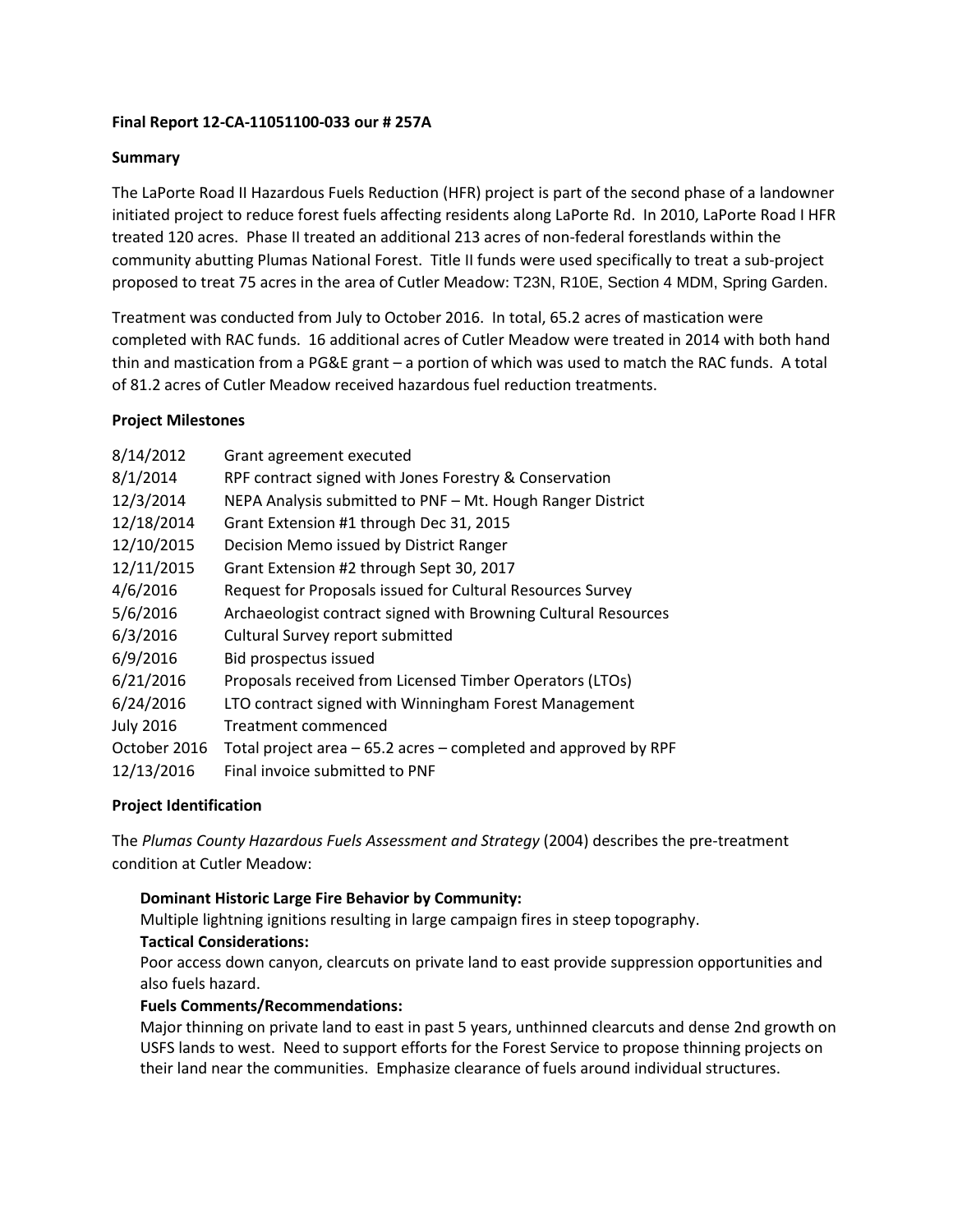#### **Fire Behavior**

Moderate to extreme Fire Behavior with passive crown fire.

Cutler Meadow is in the Wildland Urban Interface and is a populated area requiring fuels treatment, as outlined in the *Plumas County Wildfire Protection Plan* developed by the Fire Safe Council.

## **Contract and Bidding History**

In 2011 the Plumas County Fire Safe Council applied for Title II funding for the project. Grant agreement 12-CA-11051100-033, for \$73,130, was executed August 14, 2012.

Proposals from California Registered Professional Foresters (RPF) were due 5/16/2014. The accepted proposal from Jones Forestry & Conservation was contracted on 8/1/2014. The RPF and her agent designed the project, developed the environmental background and analysis, and oversaw the on-theground work of the LTO contractor.

Contracts were issued to two participating landowners. One was executed on Oct 30, 2014 and the other on July 23, 2015.

The *Plumas County Hazardous Fuels Assessment and Strategy* mapped likely treatments by area. In Cutler Meadow, treatment was anticipated to be primarily mechanical:



The forester's assessment provided the same result. Initially an additional 1.2 acres, labelled Unit B, was identified for hand-thin treatment. However, findings of the Cultural Resources Survey resulted in removal of the area from the project.